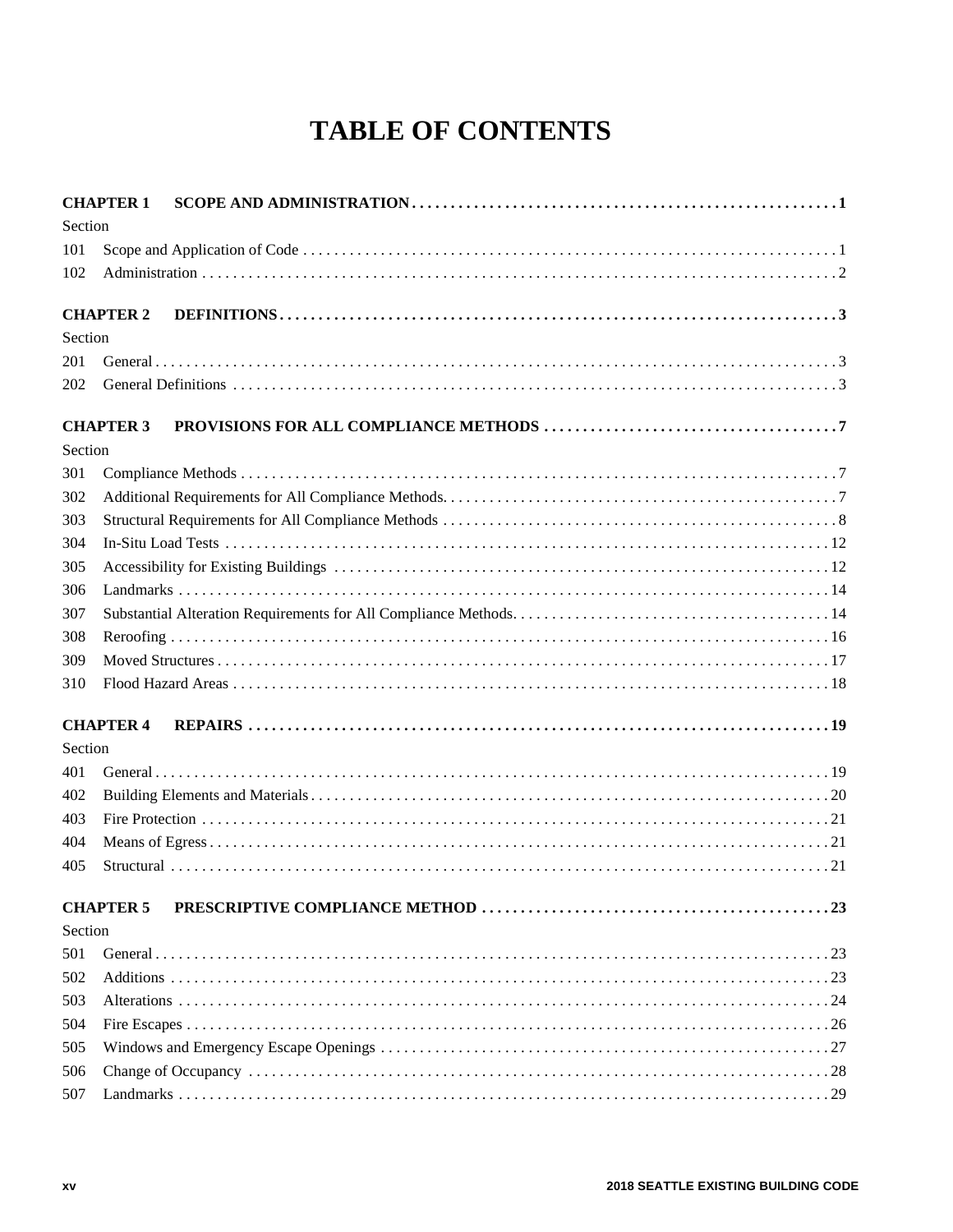|         | <b>CHAPTER 6</b> |  |
|---------|------------------|--|
| Section |                  |  |
| 601     |                  |  |
| 602     |                  |  |
| 603     |                  |  |
| 604     |                  |  |
| 605     |                  |  |
| 606     |                  |  |
| 607     |                  |  |
| 608     |                  |  |
|         |                  |  |
|         | <b>CHAPTER 7</b> |  |
| Section |                  |  |
| 701     |                  |  |
| 702     |                  |  |
| 703     |                  |  |
| 704     |                  |  |
|         | <b>CHAPTER 8</b> |  |
| Section |                  |  |
| 801     |                  |  |
| 802     |                  |  |
| 803     |                  |  |
| 804     |                  |  |
| 805     |                  |  |
| 806     |                  |  |
| 808     |                  |  |
| 809     |                  |  |
|         |                  |  |
|         | <b>CHAPTER 9</b> |  |
| Section |                  |  |
| 901     |                  |  |
| 902     |                  |  |
| 903     |                  |  |
| 904     |                  |  |
| 905     |                  |  |
| 906     |                  |  |
|         |                  |  |
| Section |                  |  |
|         |                  |  |
|         |                  |  |
|         |                  |  |
|         |                  |  |
|         |                  |  |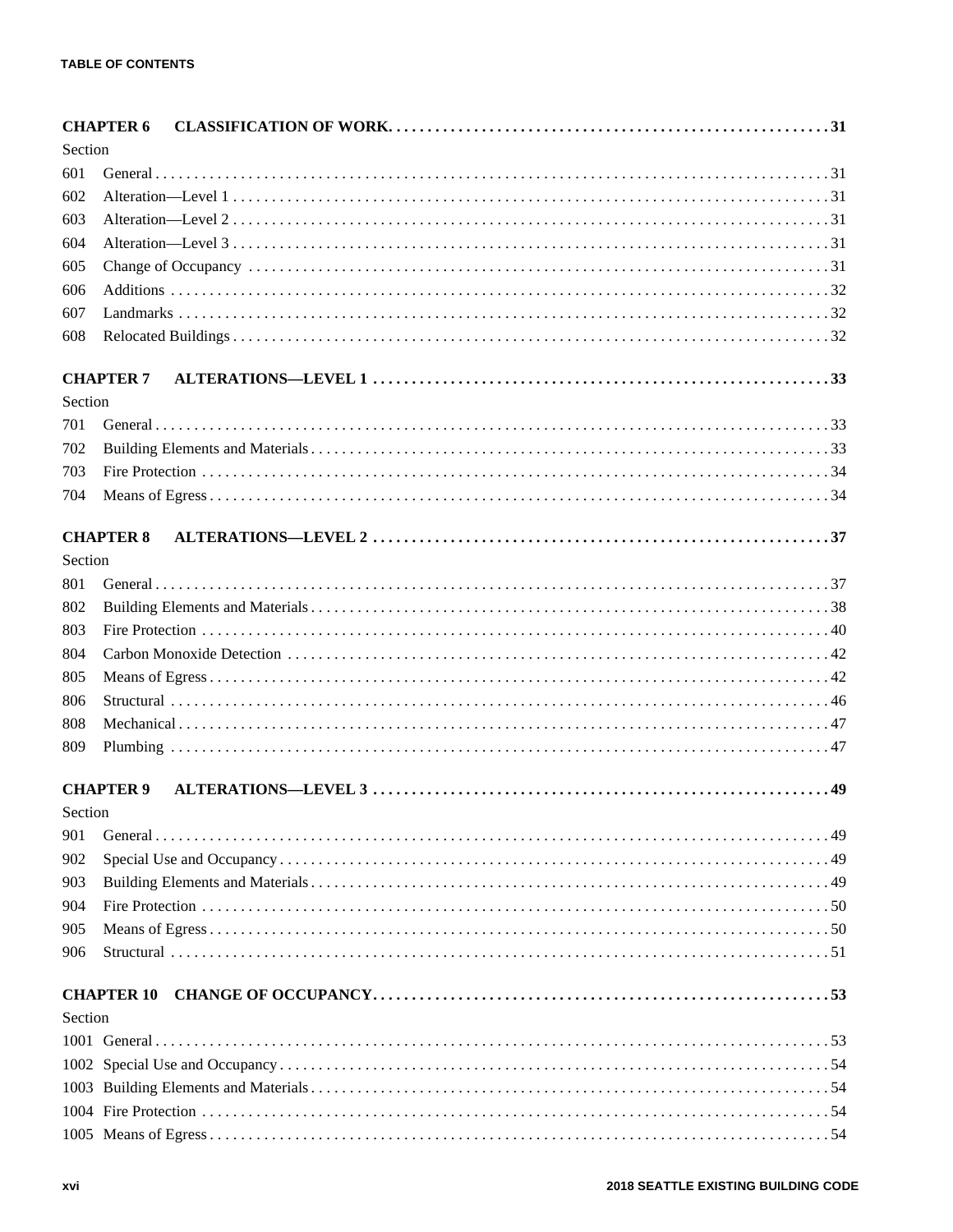| Section                                                  |
|----------------------------------------------------------|
|                                                          |
|                                                          |
|                                                          |
|                                                          |
|                                                          |
|                                                          |
| <b>HISTORIC BUILDINGS</b><br><b>CHAPTER 12</b>           |
|                                                          |
| <b>CHAPTER 13</b>                                        |
| Section                                                  |
|                                                          |
| <b>RELOCATED OR MOVED BUILDINGS</b><br><b>CHAPTER 14</b> |
|                                                          |
| <b>CHAPTER 15</b>                                        |
| Section                                                  |
|                                                          |
|                                                          |
|                                                          |
|                                                          |
|                                                          |
|                                                          |
|                                                          |
|                                                          |
|                                                          |
|                                                          |
|                                                          |
|                                                          |
|                                                          |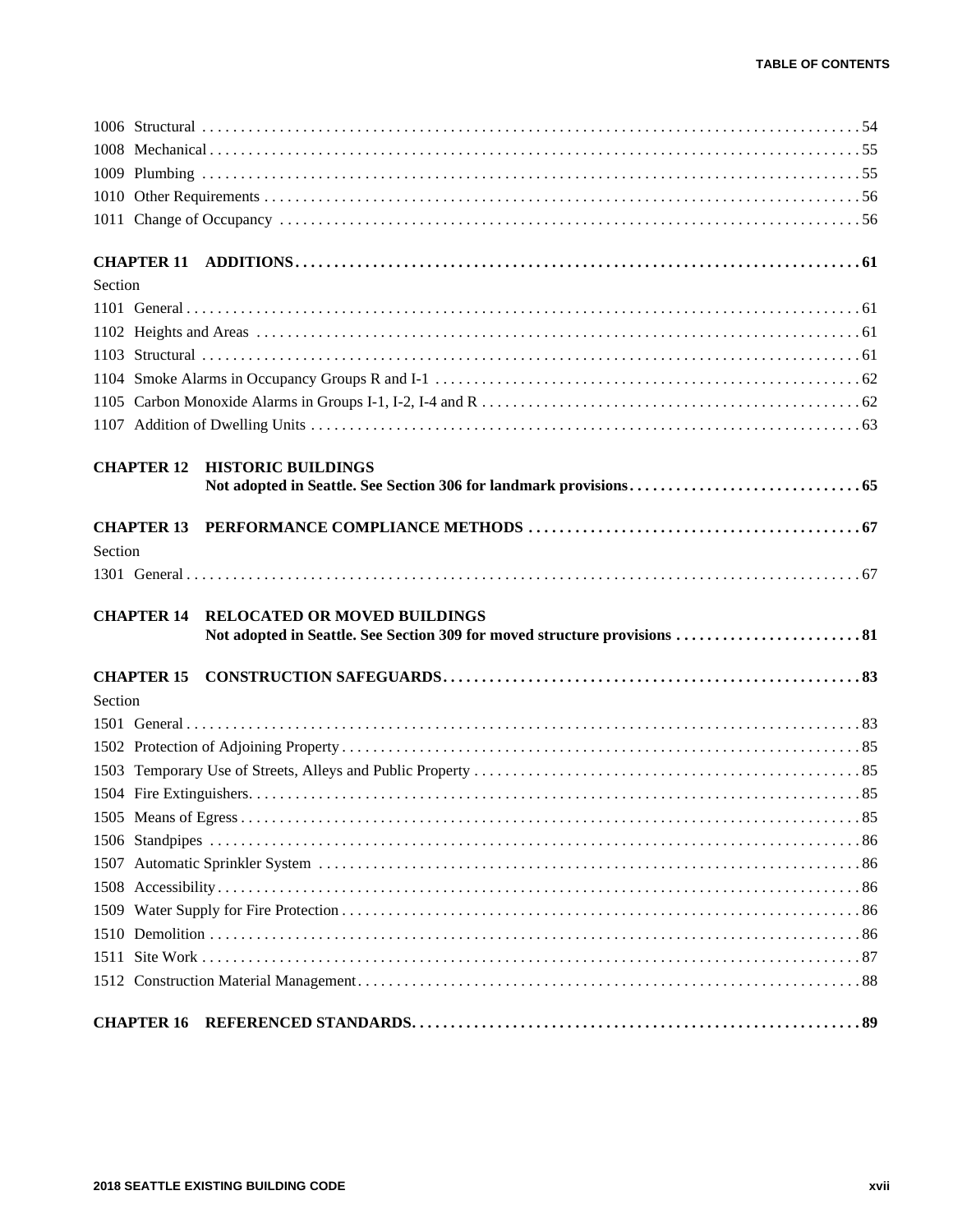|         | APPENDIX A GUIDELINES FOR THE SEISMIC RETROFIT OF EXISTING BUILDINGS 93                                                               |  |  |  |  |  |
|---------|---------------------------------------------------------------------------------------------------------------------------------------|--|--|--|--|--|
|         | <b>CHAPTER A1 SEISMIC STRENGTHENING PROVISIONS FOR UNREINFORCED</b>                                                                   |  |  |  |  |  |
| Section |                                                                                                                                       |  |  |  |  |  |
|         |                                                                                                                                       |  |  |  |  |  |
|         |                                                                                                                                       |  |  |  |  |  |
|         |                                                                                                                                       |  |  |  |  |  |
|         |                                                                                                                                       |  |  |  |  |  |
|         |                                                                                                                                       |  |  |  |  |  |
|         |                                                                                                                                       |  |  |  |  |  |
|         |                                                                                                                                       |  |  |  |  |  |
|         |                                                                                                                                       |  |  |  |  |  |
|         |                                                                                                                                       |  |  |  |  |  |
|         |                                                                                                                                       |  |  |  |  |  |
|         |                                                                                                                                       |  |  |  |  |  |
|         |                                                                                                                                       |  |  |  |  |  |
|         |                                                                                                                                       |  |  |  |  |  |
|         |                                                                                                                                       |  |  |  |  |  |
|         | <b>CHAPTER A3 PRESCRIPTIVE PROVISIONS FOR SEISMIC STRENGTHENING OF</b><br>CRIPPLE WALLS AND SILL PLATE ANCHORAGE OF LIGHT, WOOD-FRAME |  |  |  |  |  |
|         |                                                                                                                                       |  |  |  |  |  |
| Section |                                                                                                                                       |  |  |  |  |  |
|         |                                                                                                                                       |  |  |  |  |  |
|         |                                                                                                                                       |  |  |  |  |  |
|         |                                                                                                                                       |  |  |  |  |  |
|         |                                                                                                                                       |  |  |  |  |  |
|         | CHAPTER A4 EARTHQUAKE RISK REDUCTION IN WOOD-FRAME RESIDENTIAL BUILDINGS                                                              |  |  |  |  |  |
| Section |                                                                                                                                       |  |  |  |  |  |
|         |                                                                                                                                       |  |  |  |  |  |
|         |                                                                                                                                       |  |  |  |  |  |
|         |                                                                                                                                       |  |  |  |  |  |
|         |                                                                                                                                       |  |  |  |  |  |
|         |                                                                                                                                       |  |  |  |  |  |
|         |                                                                                                                                       |  |  |  |  |  |
|         |                                                                                                                                       |  |  |  |  |  |
|         |                                                                                                                                       |  |  |  |  |  |